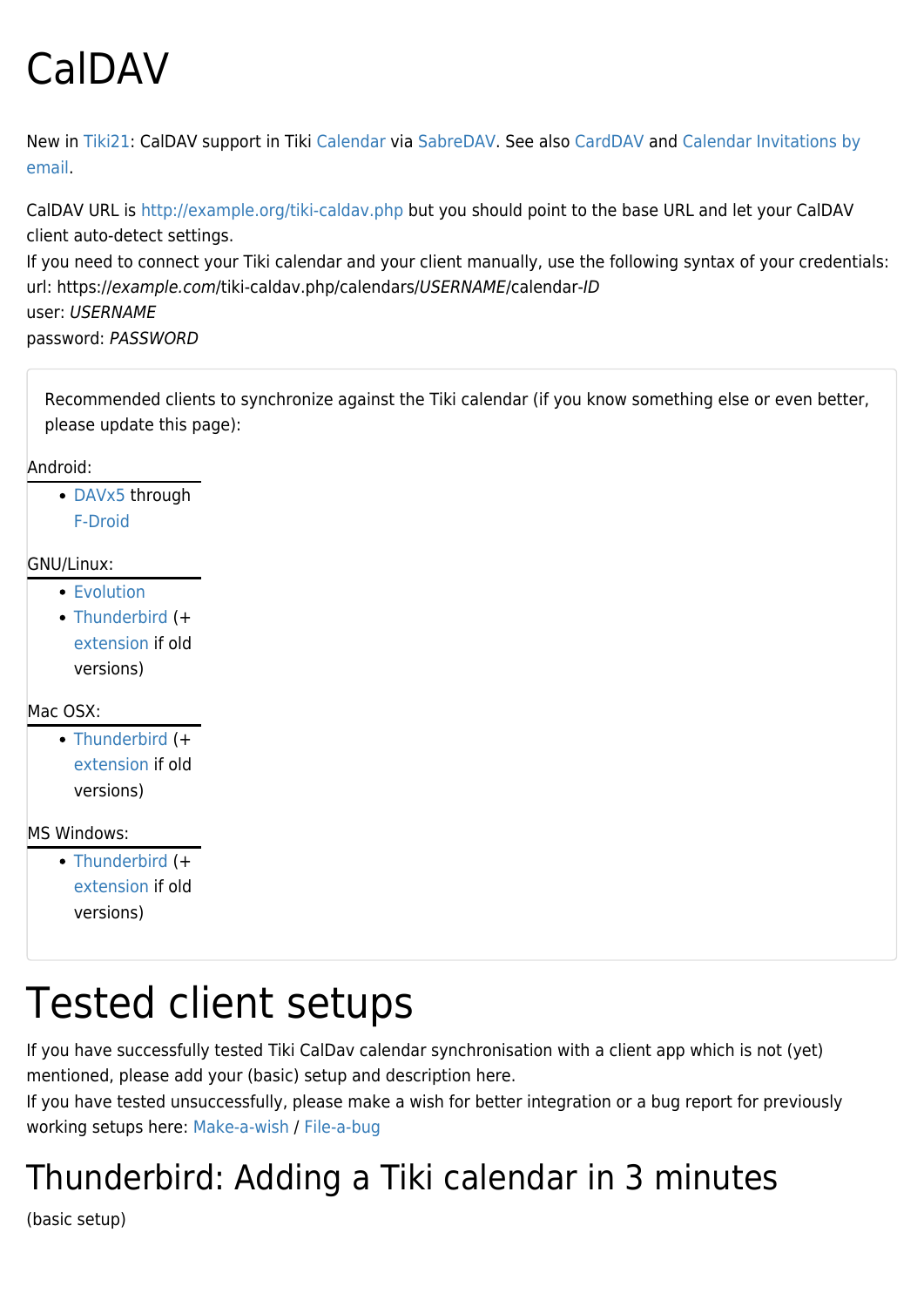- 1. open the calendar tab in Thunderbird
- 2. create a new calendar, choose the option 'network', confirm
- 3. choose the option CalDav and provide your USERNAME and the url (your Tikis CalDav-address like https://example.com/tiki-caldav.php/calendars/USERNAME/calendar-ID), confirm
- 4. choose a name for the calendar to be displayed in Thunderbirds calendar list and a color for this calendars items/events, providing an email is optional, confirm
- 5. your calendar is now setup, confirm
- 6. activate the calendar by providing your username and password (accept to be stored on the local machine), confirm

That's pretty much everything

### Android DAVx5: Adding a Tiki calendar to Android in less than 5 minutes

Prerequisites:

- 1. 1/2: You need the DAVx5 app on your phone, which you can get for free in the F-Droid shop or buy in the Google PlayStore.
- 2. 2/2: You need a calendar app on your phone with CalDav sync capability . Please mind, that there are plenty appropriate free calendar apps in F-Droid and PlayStore and you do not need to use an app with advertising or in-app purchases.

One free CalDav sync capable calendar for Android is the "SimpleCalendar" by <https://simplemobiletools.com>

com.simplemobiletools.calendar / com.simplemobiletools.calendar.pro

You can also use the standart Google Android Calendar app (not to be confused with the online Google Calendar service).

Please mind: DAVx5 is **not** a calender frontend or standalone calendar app.

DAVx5 adds the CalDav functionality to the Android operating system and provides this type of services to the calendar app of your choice.

- 1. Open DAVx5 and add a new account. You need the url to one CalDav calendar of Tiki where you have appropriate permissions, plus your Tiki username and your Tiki password of the relevant Tiki website. Use this syntax: https://example.com/tiki-caldav.php/calendars/USERNAME/calendar-ID
- 2. The setup is self-descriptive. You need to provide an arbitrary DAVx5-account name for the Tiki user on the relevant Tiki website. DAVx5 will provide you a list of all calendars of the provided Tiki website and you can tick/untick which calendar(s) to synchronise (note: please add screenshots).
- 3. Your calendar app(s) will now show the Tiki calendar on your Android device. Accordingly to your Tiki permissions you can (or cannot) create, view, edit and delete Tiki calendar items from your phone or tablet.